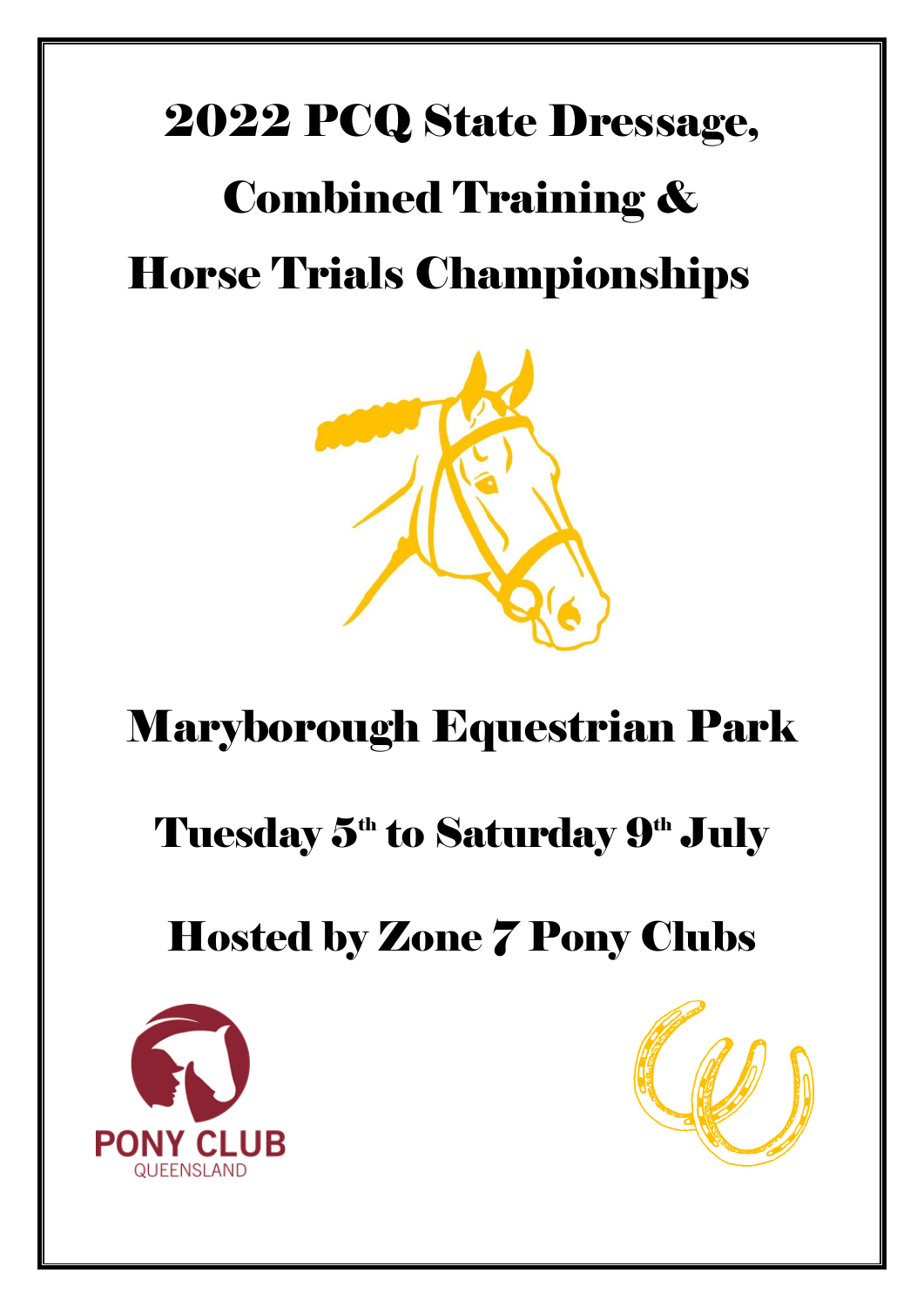

Pony Club Queensland 2022 State Dressage, Combined Training and Horse Trials Proudly hosted by Zone 7 Pony Clubs

It is with the greatest of pleasure that on behalf of Zone 7 we extend an invitation to all competitors, families and friends to join us at Maryborough Equestrian Park in July for the 2022 State Dressage, Combined Training and Horse Trials Championships.

Being located on the northern side of Maryborough on the Bruce Highway makes the location very accessible. Thanks to the Fraser Coast Regional Council we are provided with ample camping areas, good stables and suitable amenities. The team at Maryborough Equestrian Park always go above and beyond and will, as always have the facilities at their best for the July championships.

Maryborough Equestrian Park is an outstanding facility with suitable surfaces for each phase of the championships. With the well maintained cross country course located within the same venue we have the benefit of being able to hold the entire event in the one location.

These events would not be possible without the amazing support of our sponsors. We thank you all in advance for your valued support and ask our competitors to also pass on their thanks to our sponsors and let them know that their support is appreciated.

We look forward to offering a warm welcome to everyone in July 2022 and trust you have safe travels to join us at what we expect to be a great Championships with a friendly atmosphere.

**Sincerely** Lyndal Roos President Burnett Zone 7 Pony Clubs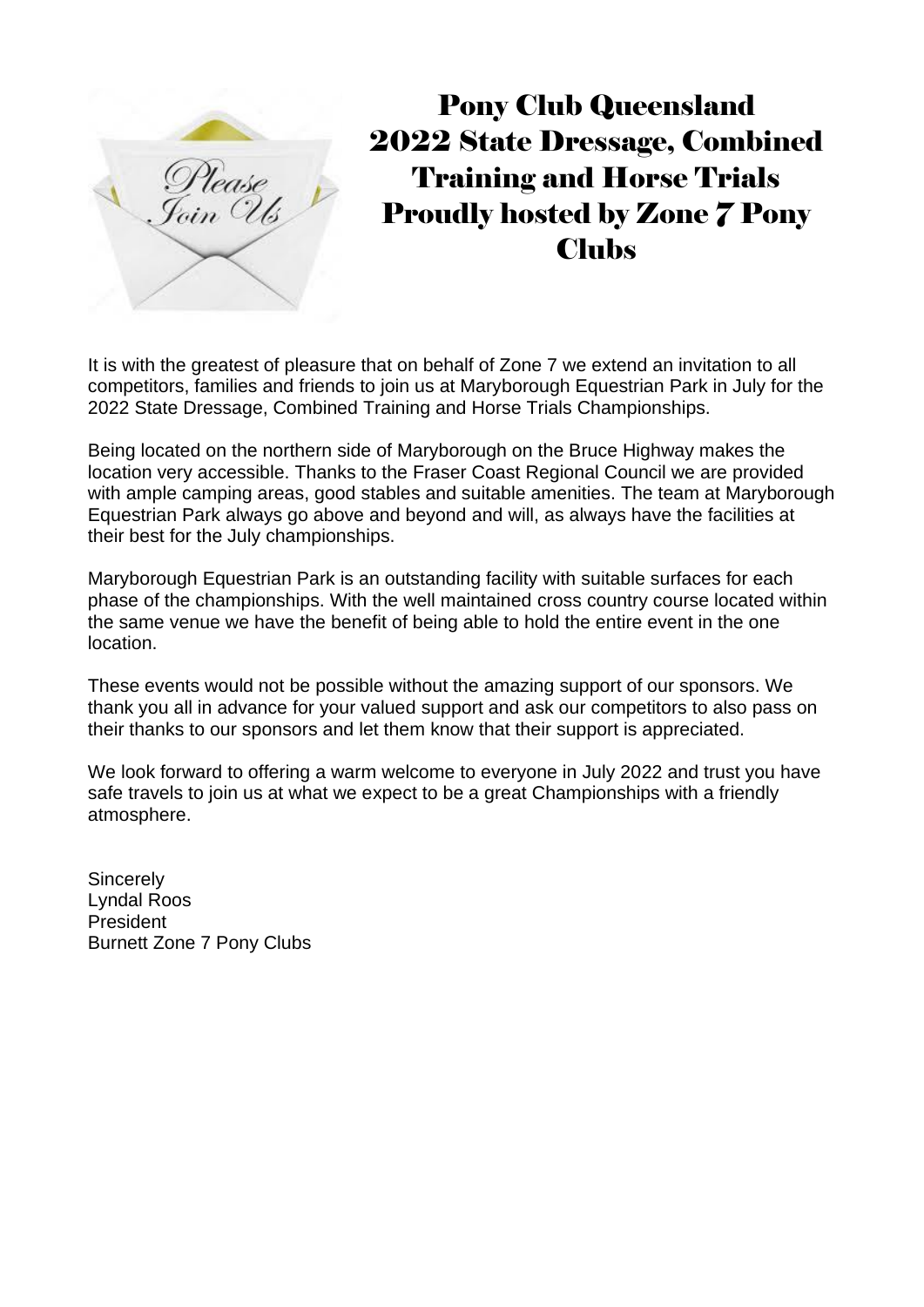



| Dressage:                    | Tuesday 5 <sup>th</sup> & Wednesday 6 <sup>th</sup> July 2022                                                                                            |  |  |  |  |  |  |  |
|------------------------------|----------------------------------------------------------------------------------------------------------------------------------------------------------|--|--|--|--|--|--|--|
| <b>Combined Training:</b>    | Thursday 7 <sup>th</sup> July 2022                                                                                                                       |  |  |  |  |  |  |  |
| Horse Trials:                | Friday 8 <sup>th</sup> & Saturday 9 <sup>th</sup> July 2022                                                                                              |  |  |  |  |  |  |  |
| Venue:                       | Maryborough Equestrian Centre, Bruce Highway Maryborough                                                                                                 |  |  |  |  |  |  |  |
| Arrivals:                    | Arrivals are permitted from 8am, Monday 4 <sup>th</sup> July 2022.                                                                                       |  |  |  |  |  |  |  |
| <b>Organising Secretary:</b> | Debbie Iker<br>0427 582 809 e: burnettzone7@gmail.com                                                                                                    |  |  |  |  |  |  |  |
| Facebook page:               | https://www.facebook.com/2022-PCQ-State-Dressage-Combined-<br>Training-Horse-Trials-105915385433763<br>Join the page for updates and information         |  |  |  |  |  |  |  |
| <b>Entry Fees:</b>           | \$60<br>Dressage<br><b>Combined Training</b><br>\$60<br><b>Horse Trials</b><br>\$70                                                                      |  |  |  |  |  |  |  |
| <b>Online Nominations:</b>   | Log into Nominate to nominate, purchase merchandise and book<br>camping and stabling                                                                     |  |  |  |  |  |  |  |
| <b>Closing Date:</b>         | Entries - Monday 6 <sup>th</sup> June 2022 @ 10pm                                                                                                        |  |  |  |  |  |  |  |
| <b>Qualifying Criteria:</b>  | Refer to PCQ website for qualifying criteria.<br>https://ponyclubqld.com.au/wp-content/uploads/2021/05/2021-<br>Qualifying-Criteria-for-State-Events.pdf |  |  |  |  |  |  |  |

Zones will be sent notification of your nomination. If the nomination is not endorsed by the Zone the nomination will be rejected. No pending qualifications will be accepted. Please refer to PCQ rules for qualification requirements or contact your Zone for clarification.

Stabling/Yards: **\$25 per horse per night (day trippers must also book stables)** \$50 per stable, refunded by Nominate after the event if left clean

- ➢ Cost includes sawdust
- ➢ No companion horses
- $\triangleright$  Manure to be put in designated areas
- ➢ All stables/yards will be allocated. Anyone moving stables/yards without express permission of the stabling manager will be in breach of the biosecurity plan and will be asked to leave the grounds.
- ➢ Stables/yards must be left clean on departure free of manure, urine, sodden sawdust and feed or your bond will be forfeited.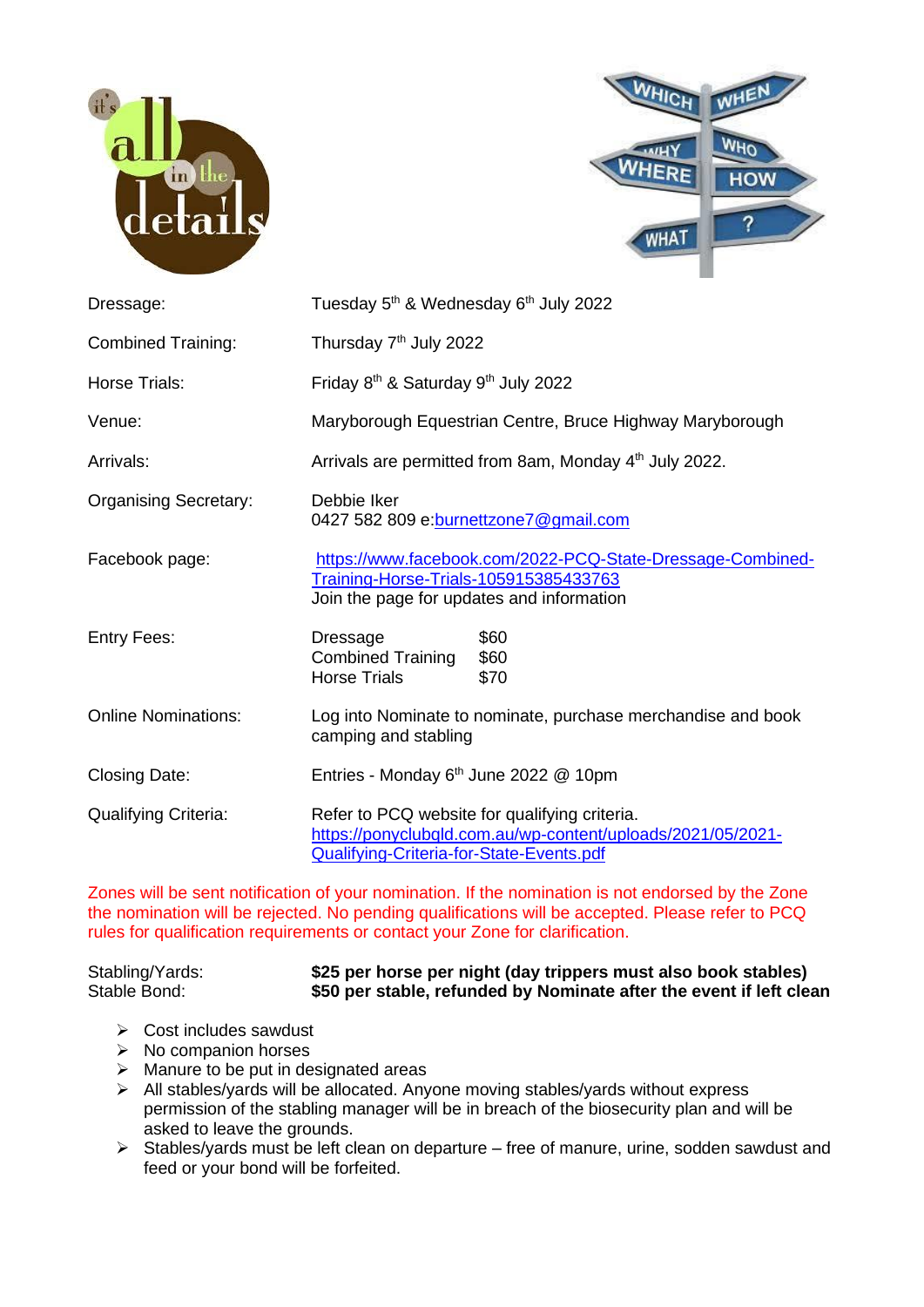| Camping:                      | \$25 per family per night                                                                                                                                                                                                                                                                                                           |
|-------------------------------|-------------------------------------------------------------------------------------------------------------------------------------------------------------------------------------------------------------------------------------------------------------------------------------------------------------------------------------|
| <b>Stabling Enquiries:</b>    | Courtney McAuliffe - 0448 807 889                                                                                                                                                                                                                                                                                                   |
| Dogs:                         | Dogs are permitted on leash in the camping area only. No dogs to be<br>in the competition area, warm up areas or stable area. Loose dogs<br>will be impounded by Council.                                                                                                                                                           |
| Merchandise:                  | Orders to be placed online by 10.00pm, 19th May 2022.                                                                                                                                                                                                                                                                               |
| Team Managers Meetings:       | 5.00pm 4 <sup>th</sup> July 2022<br>Dressage<br>5.00pm 6 <sup>th</sup> July 2022<br><b>Combined Training</b><br>5.00pm 7 <sup>th</sup> July 2022<br><b>Horse Trials</b><br>To be held in the secretary's office<br>Please prefill performance cards before submitting them at the<br>team managers meeting                          |
| Biosecurity:                  | Horse health declaration form must be handed in on arrival. In case<br>of a lock down, the responsibility and expenses incurred at this event<br>will rest with the owners of the animals.                                                                                                                                          |
| Covid:                        | Do not attend if you are unwell or showing flu like symptoms.<br>Any restrictions as advised by Qld Health at the time of the event will<br>be adhered to.                                                                                                                                                                          |
| Catering:                     | The canteen will be operating for the duration of the event, serving<br>breakfast from 7am and closing at approx. 5pm each evening.                                                                                                                                                                                                 |
| Supplies:                     | Maryboroughs many grocery and specialty shops are just a 5 minute<br>drive away. Fuel is available in town or just north on the highway.                                                                                                                                                                                            |
| Vet:                          | <b>TBA</b>                                                                                                                                                                                                                                                                                                                          |
| Horse Feed:                   | Kingstons Rural Supplies - 4121 6634<br>Hay, chaff and other feed requirements will be available.                                                                                                                                                                                                                                   |
| Stock Inspections:            | For those who must return through tick-free zones, it is your<br>responsibility to make all necessary arrangements.                                                                                                                                                                                                                 |
| Nominated helpers:            | Zones will be required to supply helpers throughout the event. Please<br>note that if helpers are not provided by their Zone their riders will not<br>be allowed to compete.                                                                                                                                                        |
| Safety:                       | Whilst an official gear check will be carried out, the safety of rider's<br>gear is ultimately the responsibility of the competitor and/or<br>parent/guardian.                                                                                                                                                                      |
| Disclaimer:                   | Neither the organising committee of this event nor PCQ accepts any<br>liability for any damage, accident, injury or illness to horses, riders,<br>grounds, spectators or any other person or property whatsoever.                                                                                                                   |
| <b>Reservation of Rights:</b> | The organising committee reserves the right to: cancel any class or<br>event, combine or divide classes according to the numbers<br>nominated and the rules governing splitting of groups, alter<br>advertised times, transfer competitors between sections of a class<br>and to refuse any entry with or without stating a reason. |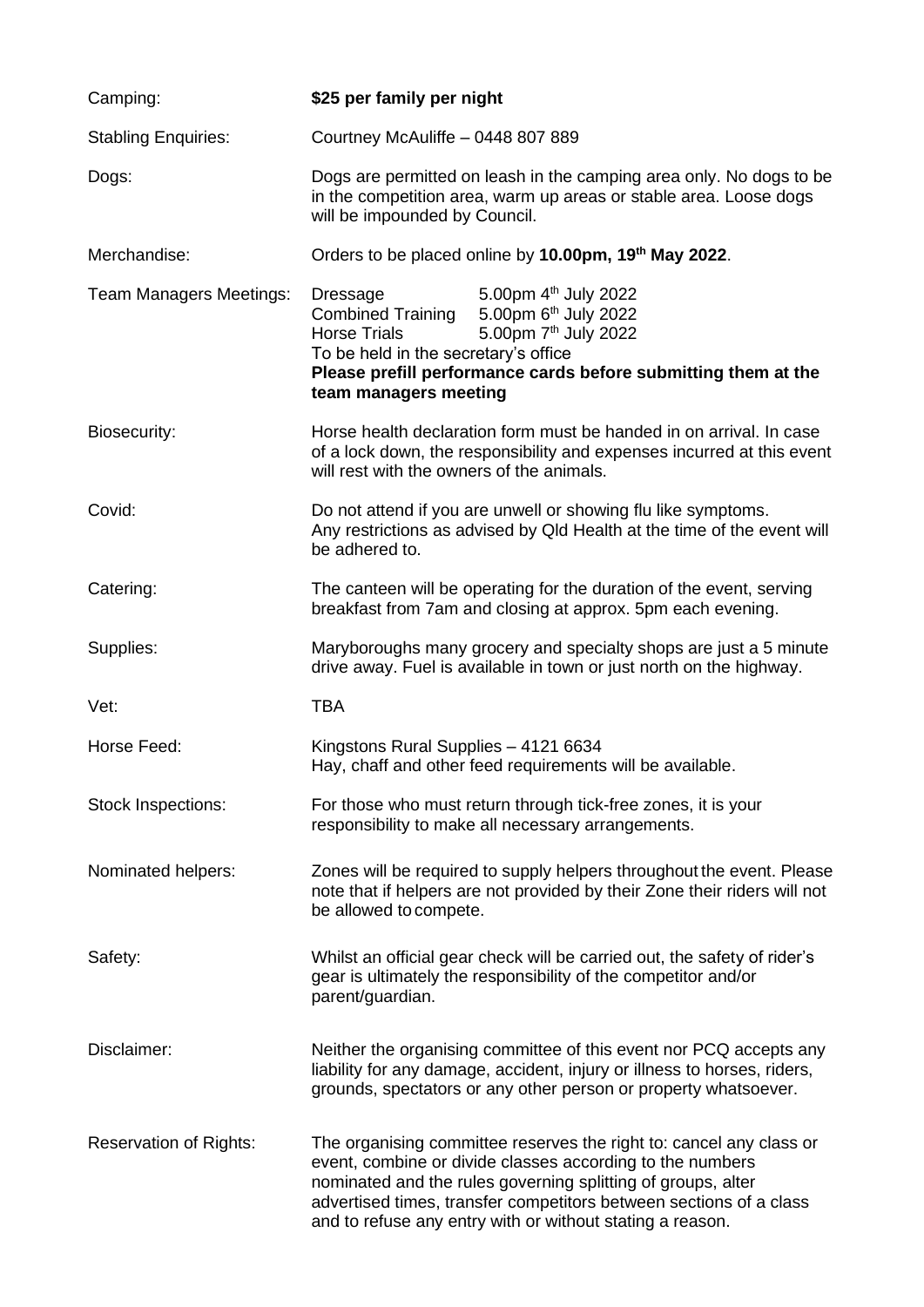#### 1. RULES

All competitions will run according to PCQ rules. Team Managers and competitors are expected to be familiar with all applicable rules of PCQ.

#### 2. GEAR RULES

As of 1<sup>st</sup> July 2022, PCA National Gear Rules apply. It is the responsibility of the rider to ensure they are familiar and compliant with these rules: https://ponyclubaustralia.com.au/sports/national-gear-rules/

#### 3. BACK NUMBERS

The Zone Team Manager will be responsible for the collection and return of back numbers. Back numbers not returned at the end of competition will be billed to Zones at \$100/bib.

#### 4. ORDER OF START

Competitors will ride in the order of the draw. The draw will be in the program and available at the event. Riders must be prepared to ride earlier if there are scratchings. Times on the draw will be a guide only.

#### 5. ENTRY ONLINE

Incorrect or misleading information will incur elimination. Individuals nominate and pay online. Qualifier's will be validated for accuracy. Zones will receive notification of your nomination. If your Zone disagrees with the accuracy of the information in your nomination, or they have any reason why they do not support you representing them at this state championships, your nomination will be refused and your money refunded.

#### 6. ZONES

Zone secretaries will be required to confirm support of the list of nominations for their zone. They will also need to provide contact details for zone team managers.

#### 7. FIXTURE

Shall be defined as one programme held on one or more days by one Organising Committee. The one horse/one rider rule will apply. Riders may change horses between Dressage, Combined Training and Horse Trials events (Dec 97). (PCQ rule 19 Mounts in general rules applies)

#### 8. ZONE TEAM MANAGER

Each Zone will appoint a Team Manager. His/her duties shall be:

- $\triangleright$  Responsible for all team members whilst at the event.
- $\triangleright$  Inspect uniforms and gear of competitors before they report to gear steward.
- $\triangleright$  Responsible for lodging of protest, which must be made in writing within one hour of the incident or of results being posted accompanied with a \$100 fee
- $\triangleright$  Responsible for the back numbers and their return
- ➢ Assemble riders for presentation
- ➢ Collect and submit grading cards **Please prefill performance cards before submitting them at the team managers meeting**
- $\triangleright$  Ensure that zone duties are fulfilled
- ➢ Ensure that all competitors are mounted and present at Presentation

#### 9. PRESENTATION

For presentation of awards at the conclusion of a state fixture it is the Team Manager's responsibility to assemble all competitors, mounted and in full uniform, ribbon winners or not for the final parade. An unmounted assembly may be organised at the discretion of the committee in extenuating circumstances.

Request for special permission to leave must be made in writing by the Zone Team Manager and may be granted by the Judge in Chief and the Chief Steward in exceptional circumstances, Presentation of ribbons for competition completed on Day 1 may take place at the conclusion of Day 1 at the discretion of the committee, the Judge in Chief and the Chief Steward.

#### 10. EXERCISE

Competitors may only exercise their horses in the areas provided. The nominated rider is the only person who can lunge their horse at a competition. Riders under 14 years may have an adult lunge their horse or assist for safety reasons.

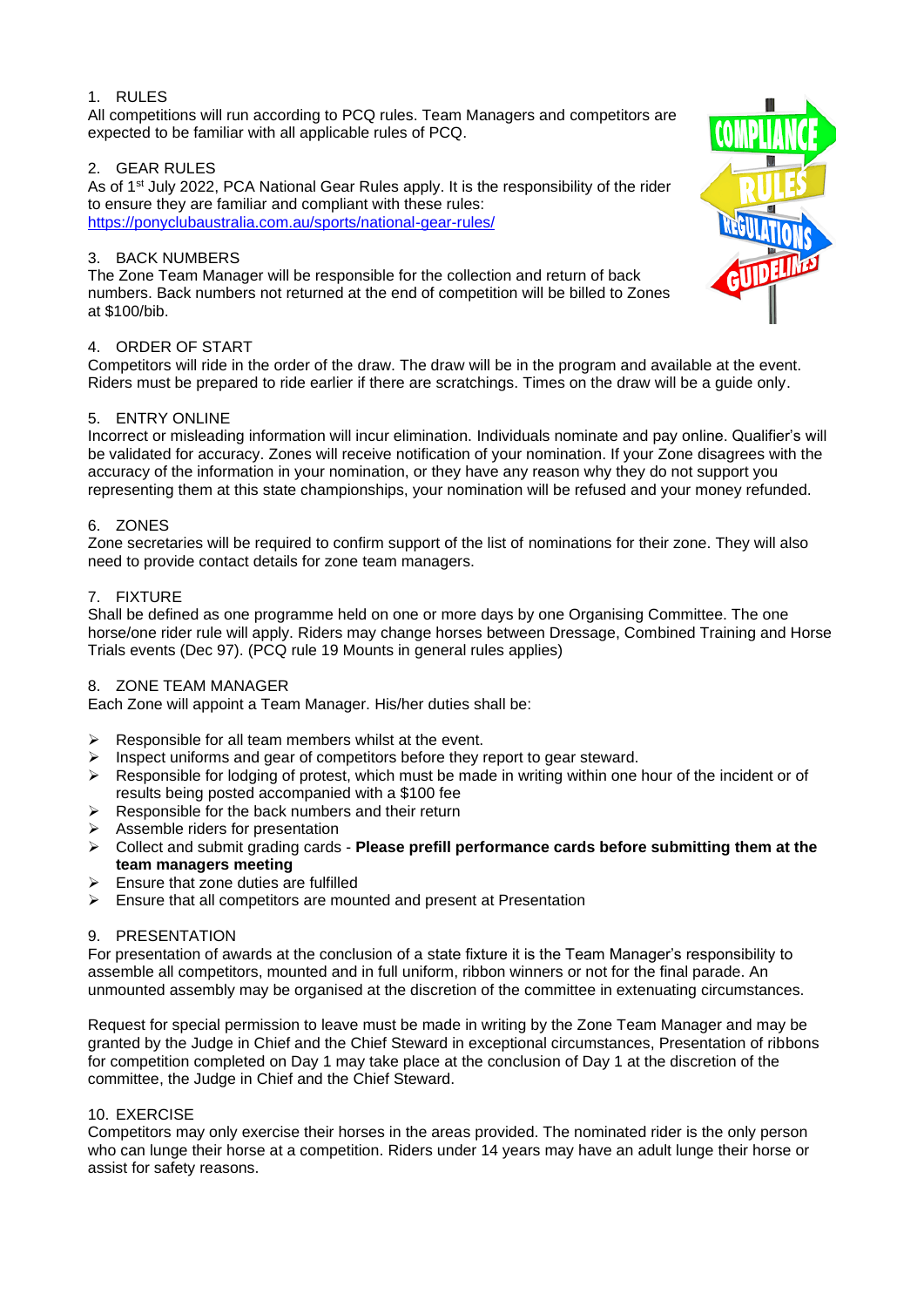Riders disregarding this rule could incur disqualification from the event. Competitors must not ride on or near any part of the official courses prior to the competition. Horses must be correctly saddled and the competitor must wear a helmet, riding boots and competition number whilst exercising their horse.

#### 11. CLASSES

If numbers in any class are insufficient, classes may be combined. Groups of over 30 riders but less than 40 riders may be divided into two groups, but will be divided if numbers exceed 40. If there are less than 3 riders in any group the riders do not form part of a team (Zone or State).

#### 12. SCORING

#### Dressage

10 points to 1 point are descending to 10<sup>th</sup> place. The overall placings are determined by these points. In the event of a tie for overall placings, the actual marks for the number of tests involved will be averaged and the rider with the highest average score will be champion. If still equal, the rider with the highest score in the highest test will be the winner.

#### Combined Training

Combined training competition is on a penalty point basis and the winner of the competition has the lowest total penalty points.

#### Horse Trials

Groups are scored 10 to 1 descending from 1 to  $10<sup>th</sup>$  place. The competition is on a penalty basis and the winner of the competition will have the lowest total penalty points.

In the case of a tie, the winner will be the competitor with the best cross country score. If there is still a tie, the winner will be one whose cross country times was the closest to the optimum time. If still equal, the dressage mark will decide who is placed higher. This principle applies to tied placegetters and teams.

#### 13. TEAMS

Riders in all groups will be included in the State and Zone Teams where applicable. Refer to scoring handbook for more detailed method of scoring for teams in each discipline.

#### **AWARDS**

| <b>PERPETUAL TROPHIES</b> | Perpetual trophies remain the property of PCQ and are to be<br>returned following photographs taken at presentation.                                                                                           |
|---------------------------|----------------------------------------------------------------------------------------------------------------------------------------------------------------------------------------------------------------|
| <b>REPLICA TROPHIES</b>   | Awarded to members of winning Zone & State Teams.                                                                                                                                                              |
| <b>CHAMPIONSHIP RUGS</b>  | Presented to the winners of each Grade/Age Group.                                                                                                                                                              |
| <b>MEDALLIONS</b>         | Medallions will be presented to three places in individual Age<br>Group/Grade Championship.                                                                                                                    |
| <b>SASHES</b>             | To 10 <sup>th</sup> place overall in each grade/age group<br>To 3 <sup>rd</sup> place in zone teams (Qld zones only)<br>To 1 <sup>st</sup> place in winning state team (no state team in combined<br>training) |
| <b>RIBBONS</b>            | To 10th place in each of the three rounds in the dressage<br>competition.                                                                                                                                      |
| <b>STATE POLO SHIRT</b>   | Members of the Queensland State Team are entitled to receive a<br>Maroon State Polo Shirt from PCAQ. Club Secretaries are to apply to<br>PCAQ giving the size required within two weeks of the fixture.        |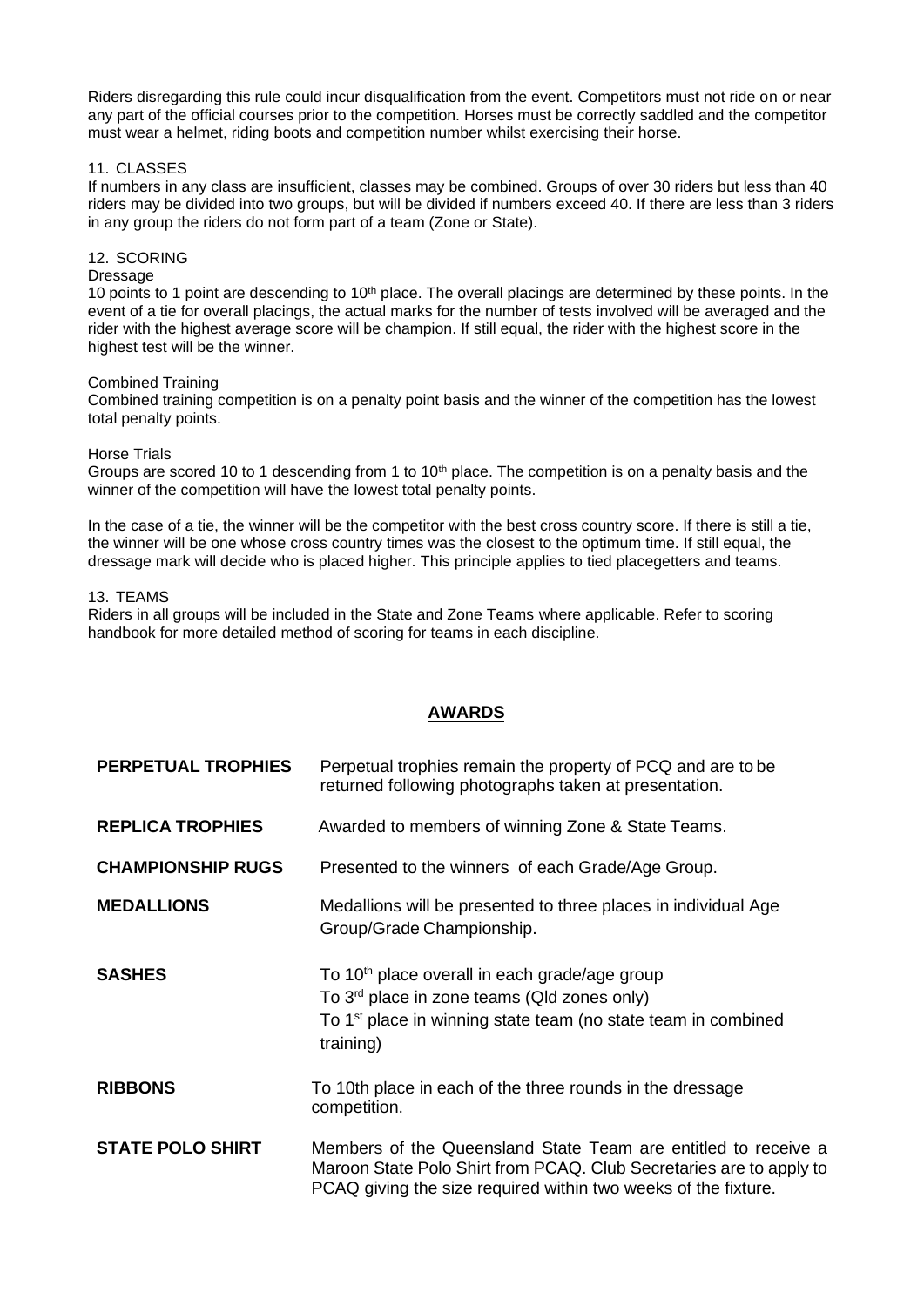### **CLASSES**

#### **DRESSAGE –TUESDAY 5 TH AND WEDNESDAY 6TH JULY 2022**

**All tests are from https://www.equestrian.org.au/dressage-rules**

| <b>Class</b>            | <b>Age Group</b>                                                                                               | Grade                                                                                           | Test 1 | Test 2 | Test 3         |
|-------------------------|----------------------------------------------------------------------------------------------------------------|-------------------------------------------------------------------------------------------------|--------|--------|----------------|
| D <sub>1</sub>          | 10 years & under                                                                                               |                                                                                                 | 1A     | 1B     | 1 <sup>C</sup> |
| D <sub>2</sub>          | 11 & under 13 years                                                                                            |                                                                                                 | 1A     | 1B     | 2A             |
| D <sub>3</sub>          | 13 & under 26 years                                                                                            | Preliminary                                                                                     | 1A     | 1B     | 1C             |
| D4                      | 13 & under 26 years                                                                                            | <b>Novice</b>                                                                                   | 2A     | 2B     | 2C             |
| D <sub>5</sub>          | 13 & under 26 years                                                                                            | Elementary                                                                                      | 3A     | 3B     | 3C             |
| D <sub>6</sub>          | 13 & under 26 years                                                                                            | Medium                                                                                          | 4A     | 4B     | 4C             |
| <b>Zone Teams</b>       | W M Tweedle Memorial Perpetual Trophy                                                                          | Queensland Riders only Teams to consist of 4 riders<br>from one Zone.<br>Best 3 scores to count |        |        |                |
| <b>Perpetual Trophy</b> | Teams to consist of 4 riders from one state. Best 3 scores<br><b>State Teams Florence Stanley</b><br>to count. |                                                                                                 |        |        |                |

#### **COMBINED TRAINING – THURSDAY 7TH JULY 2022**

| <b>Class</b>                       | <b>Age Group</b>                   | Grade                                                                                                      | <b>Test</b>   | Height |  |
|------------------------------------|------------------------------------|------------------------------------------------------------------------------------------------------------|---------------|--------|--|
| CT <sub>1</sub>                    | 10 years & under                   |                                                                                                            | Prelim 1A     | 50cm   |  |
| CT <sub>2</sub>                    | 12 years & under                   |                                                                                                            | Prelim 1A     | 60cm   |  |
| CT <sub>3</sub>                    | 13 & Under 26 years                | A <sub>1</sub>                                                                                             | Prelim 1C     | 60cm   |  |
| CT4                                | 13 & Under 26 years                | A2                                                                                                         | Prelim 1C     | 80cm   |  |
| CT <sub>5</sub>                    | 13 & Under 26 years                | A <sub>3</sub>                                                                                             | Prelim 1C     | 95cm   |  |
| CT <sub>6</sub>                    | 13 & Under 26 years                | A4                                                                                                         | Prelim 1C     | 105cm  |  |
| CT7                                | 13 & Under 26 years                | <b>B1</b>                                                                                                  | Novice 2C     | 60cm   |  |
| CT <sub>8</sub>                    | 13 & Under 26 years                | <b>B2</b>                                                                                                  | Novice 2C     | 80cm   |  |
| CT <sub>9</sub>                    | 13 & Under 26 years                | B <sub>3</sub>                                                                                             | Novice 2C     | 95cm   |  |
| CT10                               | 13 & Under 26 years                | <b>B4</b>                                                                                                  | Novice 2C     | 105cm  |  |
| CT11                               | 13 & Under 26 years                | C <sub>1</sub>                                                                                             | Elementary 3C | 60cm   |  |
| CT12                               | 13 & Under 26 years                | C <sub>2</sub>                                                                                             | Elementary 3C | 80cm   |  |
| CT13                               | 13 & Under 26 years                | C <sub>3</sub>                                                                                             | Elementary 3C | 95cm   |  |
| CT <sub>14</sub>                   | 13 & Under 26 years                | C <sub>4</sub>                                                                                             | Elementary 3C | 105cm  |  |
| <b>Zone Teams</b><br><b>Trophy</b> | The Sir Henry Abel Smith Perpetual | <b>For Queensland Riders Only</b><br>Teams to consist of 4 riders from one Zone. Best 3 scores to<br>count |               |        |  |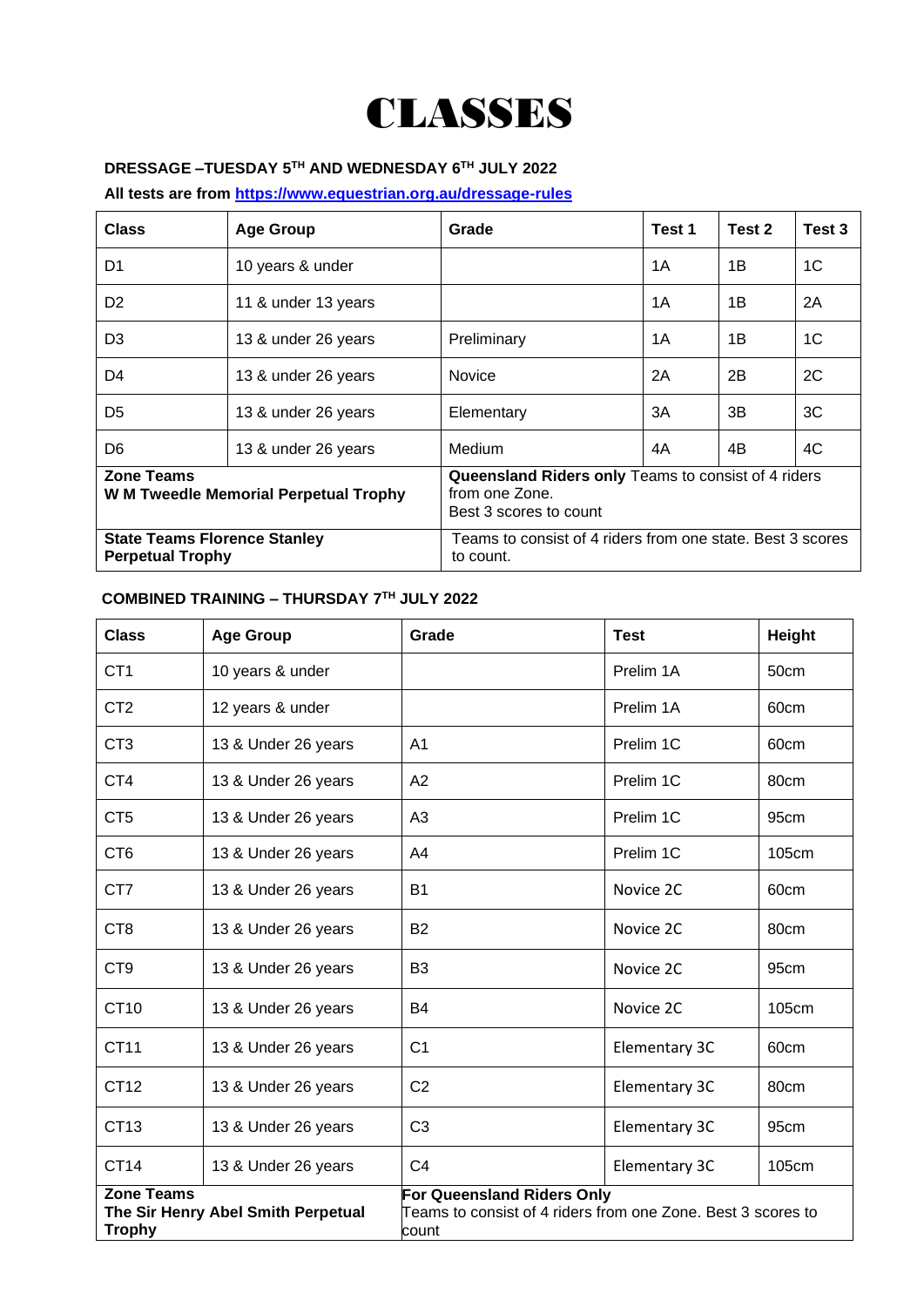

#### **HORSE TRIALS –FRIDAY 8 TH AND SATURDAY 9TH JULY 2022**

**TROT UP:** Present in Zone groups

Thursday  $7<sup>th</sup>$  – Time to be announced (after presentation)

All competitors must wear a body protector and medical armband during the Cross Country phase of the horse trials.

Dressage tests are from: https://www.equestrian.org.au/Eventing-Dressage-tests

| <b>Class</b>                                                                                                                                        | Grade/Age                         | <b>Test</b>                                                                                   | <b>X Country</b><br><b>Speed</b> | X Country and<br>Showjumping<br><b>Height</b> |  |  |  |
|-----------------------------------------------------------------------------------------------------------------------------------------------------|-----------------------------------|-----------------------------------------------------------------------------------------------|----------------------------------|-----------------------------------------------|--|--|--|
| HT <sub>1</sub>                                                                                                                                     | Two Star                          | FEI-CCI-**-Test B-2022                                                                        | 520 mpm                          | 110 <sub>cm</sub>                             |  |  |  |
| HT <sub>2</sub>                                                                                                                                     | One Star                          | EV-Test B-CCNI-2020                                                                           | 500 mpm                          | 105cm                                         |  |  |  |
| HT <sub>3</sub>                                                                                                                                     | Preliminary                       | EV-Test B-95-2020                                                                             | 450 mpm                          | 95cm                                          |  |  |  |
| HT4                                                                                                                                                 | Introductory                      | EV-Test B-80-2020                                                                             | 400 mpm                          | 80cm                                          |  |  |  |
| HT <sub>5</sub>                                                                                                                                     | Pre-introductory                  | EV-Test B-45&60-2020                                                                          | 350 mpm                          | 60cm                                          |  |  |  |
| HT <sub>6</sub>                                                                                                                                     | 12 years & under Introductory     | EV-Test B-80-2020                                                                             | 400 mpm                          | 80cm                                          |  |  |  |
| HT7                                                                                                                                                 | 12 years & under Pre-introductory | EV-Test B-45&60-2020                                                                          | 350 mpm                          | 60cm                                          |  |  |  |
| Awarded the<br>T.A. Field Cup                                                                                                                       | Zone Teams Winning Team           | Queensland Zones only<br>Teams to consist of 4 riders from one Zone Best 3 scores to<br>count |                                  |                                               |  |  |  |
| Awarded the                                                                                                                                         | <b>State Teams Winning Team</b>   | Teams to consist of 4 riders from one State Best 3 scores to<br>count                         |                                  |                                               |  |  |  |
| To be awarded to Highest Points for 1<br>Horse/1 Rider Combination<br>Percy Bishop Trophy<br>That has competed in all 3 competitions at this event. |                                   |                                                                                               |                                  |                                               |  |  |  |
|                                                                                                                                                     | Coombe Family Trot Up Trophy      | To be awarded to the best presented zone team at trot up                                      |                                  |                                               |  |  |  |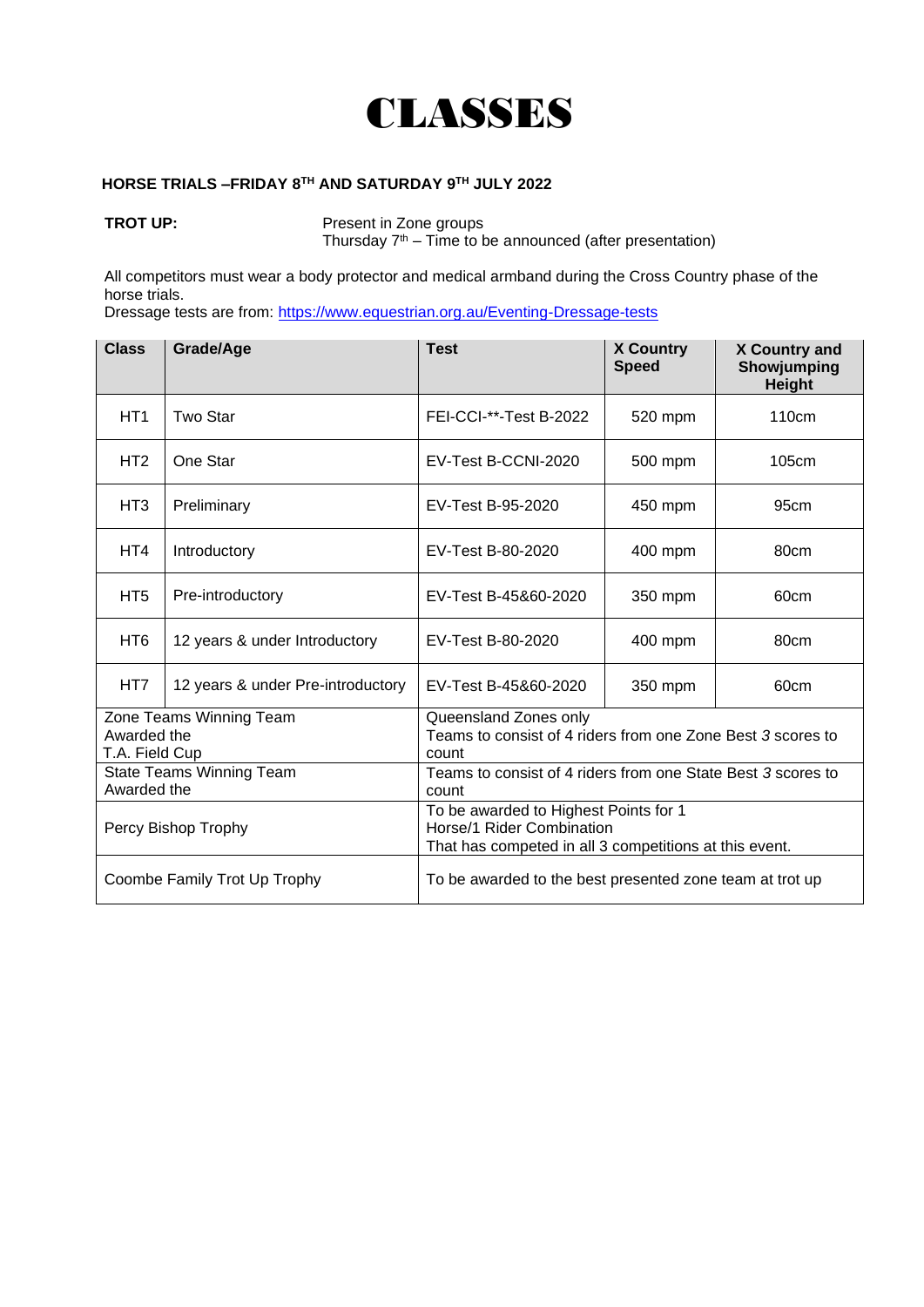

**Orders to be placed online by 10pm Thursday 19th May 2022 on Nominate**



# **\$50 each**

| Men's Polo Shirt                  |      |      |      |    |      |          |    |      |     |    |      |      |      |
|-----------------------------------|------|------|------|----|------|----------|----|------|-----|----|------|------|------|
| Size                              | XS   | s    |      | м  | L    |          | XL |      | 2XL |    | 3XL  | 4XL  | 5XL  |
| Half chest CM                     | 50.5 | 53   |      | 56 | 58.5 |          | 61 |      | 63  |    | 66   | 69   | 73   |
| Length CM                         | 68   | 70   |      | 72 | 74   |          | 76 |      | 78  |    | 80   | 82   | 84   |
|                                   |      |      |      |    |      |          |    |      |     |    |      |      |      |
| Ladies Polo Shirt                 |      |      |      |    |      |          |    |      |     |    |      |      |      |
| Size                              | 6    | 8    | 10   | 12 | 14   | 16       |    | 18   |     | 20 | 22   | 24   | 26   |
| Half chest CM                     | 42.5 | 45.5 | 47.5 | 50 | 52   | 55       |    | 57.5 |     | 60 | 64.5 | 69.5 | 74.5 |
| Length CM                         | 59   | 61   | 63   | 65 | 67   | 69       |    | 71   |     | 72 | 73   | 74   | 74   |
|                                   |      |      |      |    |      |          |    |      |     |    |      |      |      |
| Kids Polo Shirt                   |      |      |      |    |      |          |    |      |     |    |      |      |      |
| Size                              |      |      | 4    | 6  | 8    |          |    | 10   |     | 12 | 14   | 16   |      |
| Half chest CM                     |      |      | 36   | 39 | 41   |          | 43 |      |     | 45 | 48   | 49   |      |
| Length CM                         |      |      | 49   | 52 |      | 55<br>58 |    |      | 61  |    | 64   | 67   |      |
| Variations $+$ / - 1cm quide only |      |      |      |    |      |          |    |      |     |    |      |      |      |

### **\$60 each Available in either black or navy blue**





Sizing

| ADULTS 2XS XS S M L XL 2XL 3XL 4XL 5XL 6/7XL     |  |  |  |  |  |  |
|--------------------------------------------------|--|--|--|--|--|--|
| CHEST 49 52 55 57.5 60 62.5 65 67.5 70 72.5 77.5 |  |  |  |  |  |  |
| SP 62.5 66.5 68 70 72 74 76 78 79 80 81.5        |  |  |  |  |  |  |
| LENGTH                                           |  |  |  |  |  |  |

| <b>KIDS</b>      | 04<br> | 06<br> | 08<br> | 10<br> | 12<br> | 14<br> |  |
|------------------|--------|--------|--------|--------|--------|--------|--|
| <b>CHEST</b>     | 37.5   | 40     | 42.5   | 45     | 49     | 52     |  |
| <b>SP LENGTH</b> | 46.5   | 50.5   | 54.5   | 58.5   | 62.5   | 66.5   |  |